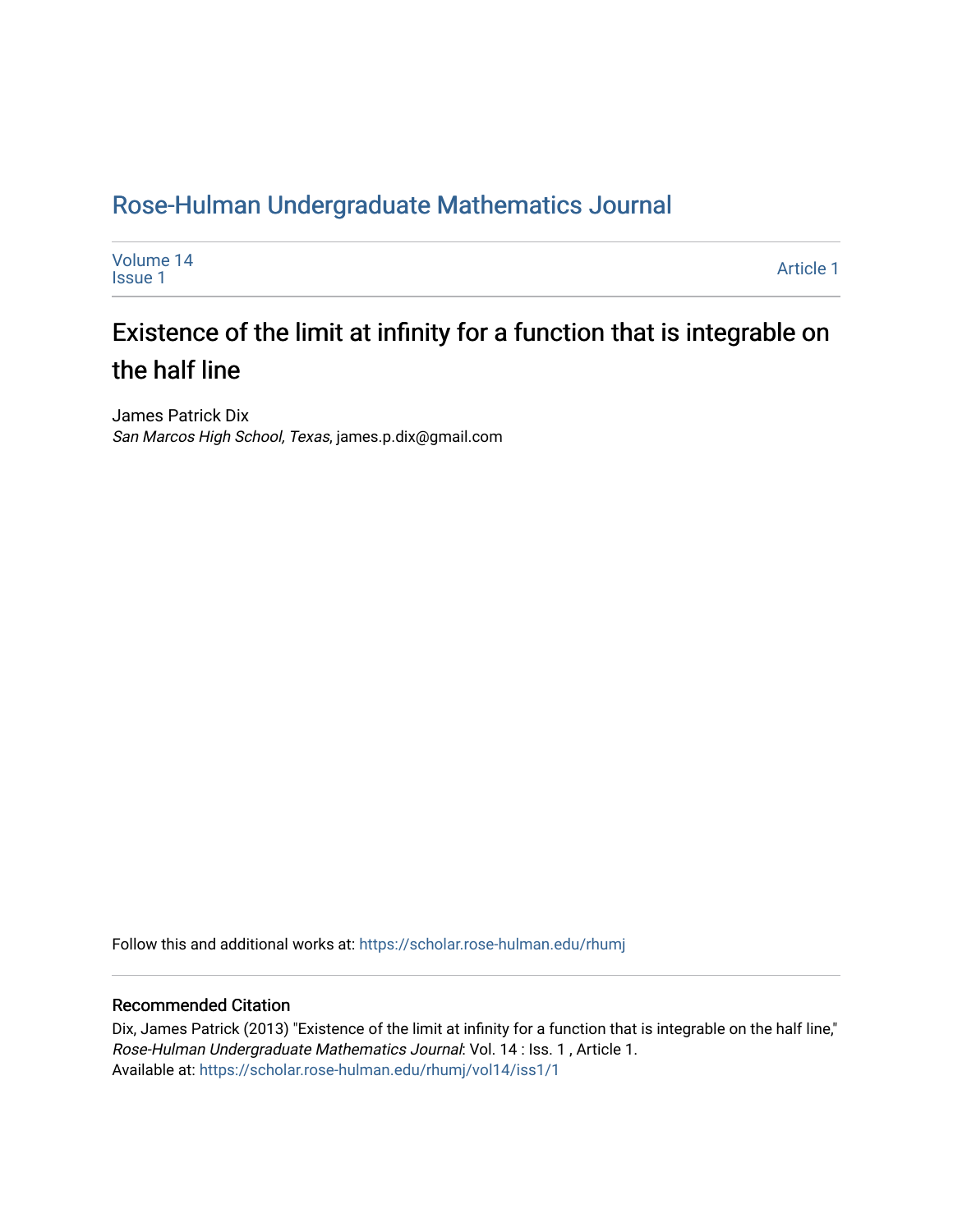#### Rose-Hulman UNDERGRADUATE **MATHEMATICS JOURNAL**

## Existence of the limit at infinity EXISTENCE OF THE LIMIT AT INFINITY on the half line

James Patrick Dix <sup>a</sup>

Volume 14, No. 1, Spring 2013

Sponsored by

Rose-Hulman Institute of Technology Department of Mathematics Terre Haute, IN 47803

Email: mathjournal@rose-hulman.edu

http://www.rose-hulman.edu/mathjournal

<sup>a</sup>San Marcos High School, San Marcos, TX 78666, USA. email: james.p.dix@gmail.com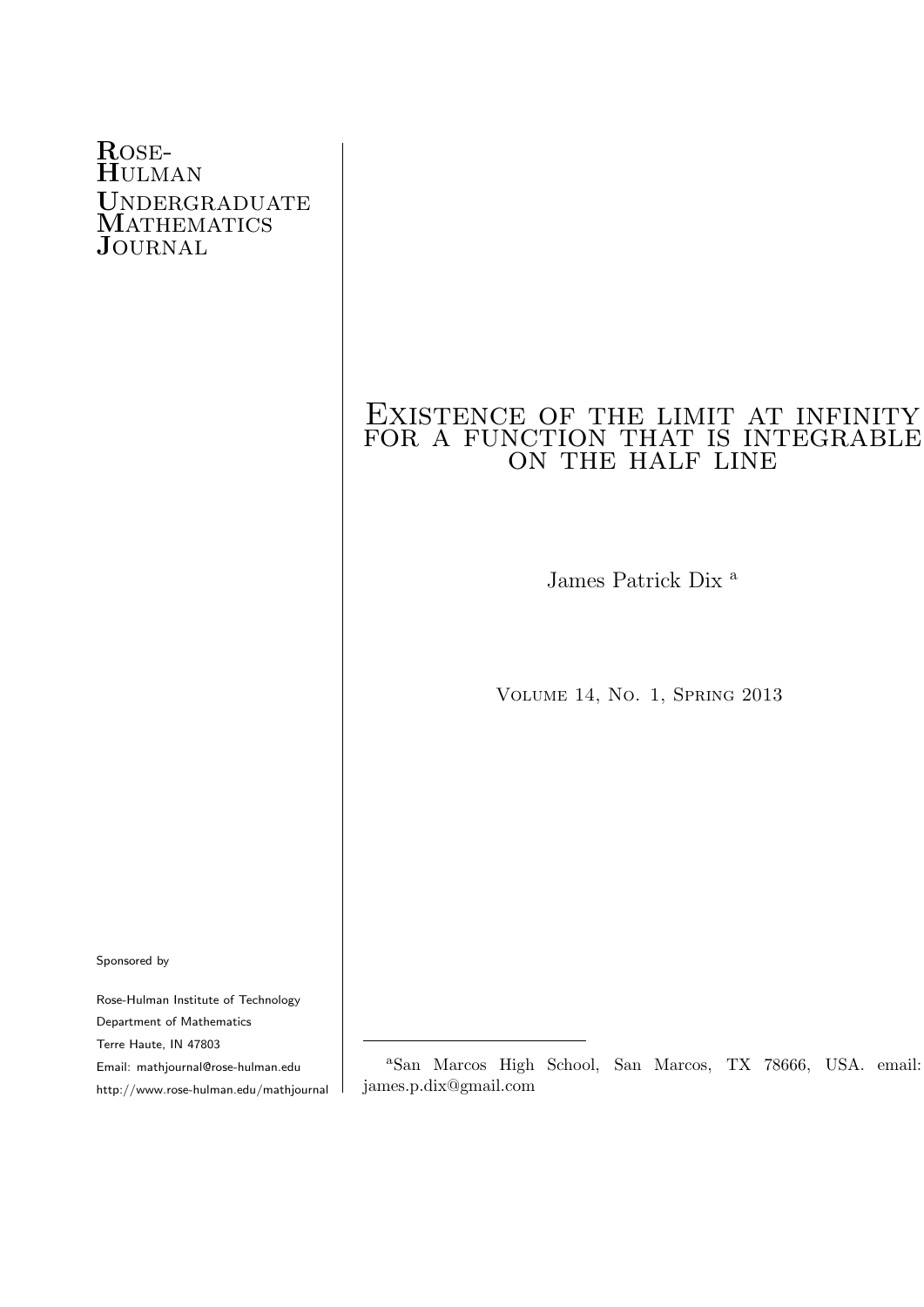#### Rose-Hulman Undergraduate Mathematics Journal Volume 14, No. 1, Spring 2013

#### Existence of the limit at infinity for a function that is integrable on the half **LINE**

James Patrick Dix

**Abstract.** It is well known that for a function that is integrable on  $[0, \infty)$ , its limit at infinity may not exist. First we illustrated this statement with an example. Then, we present conditions that guarantee the existence of the limit in the following two cases: When the integrable function is non-negative, if the first, second, third, or fourth, derivative is bounded in a neighborhood of each local maximum of  $f$ , then the limit exists. Without the non-negative constraint, if an integrable function has a bounded derivative on the entire interval  $[0, \infty)$ , then the limit exists.

Acknowledgements: I would like to thank the anonymous referee for his/her valuable comments that helped me improve this article. Also I want to thank my teachers at the San Marcos High School and at the Honors Math Camp at Texas State University for providing me with the knowledge and discipline to approach these problems. In addition, I want to thank my family their support and encouragement.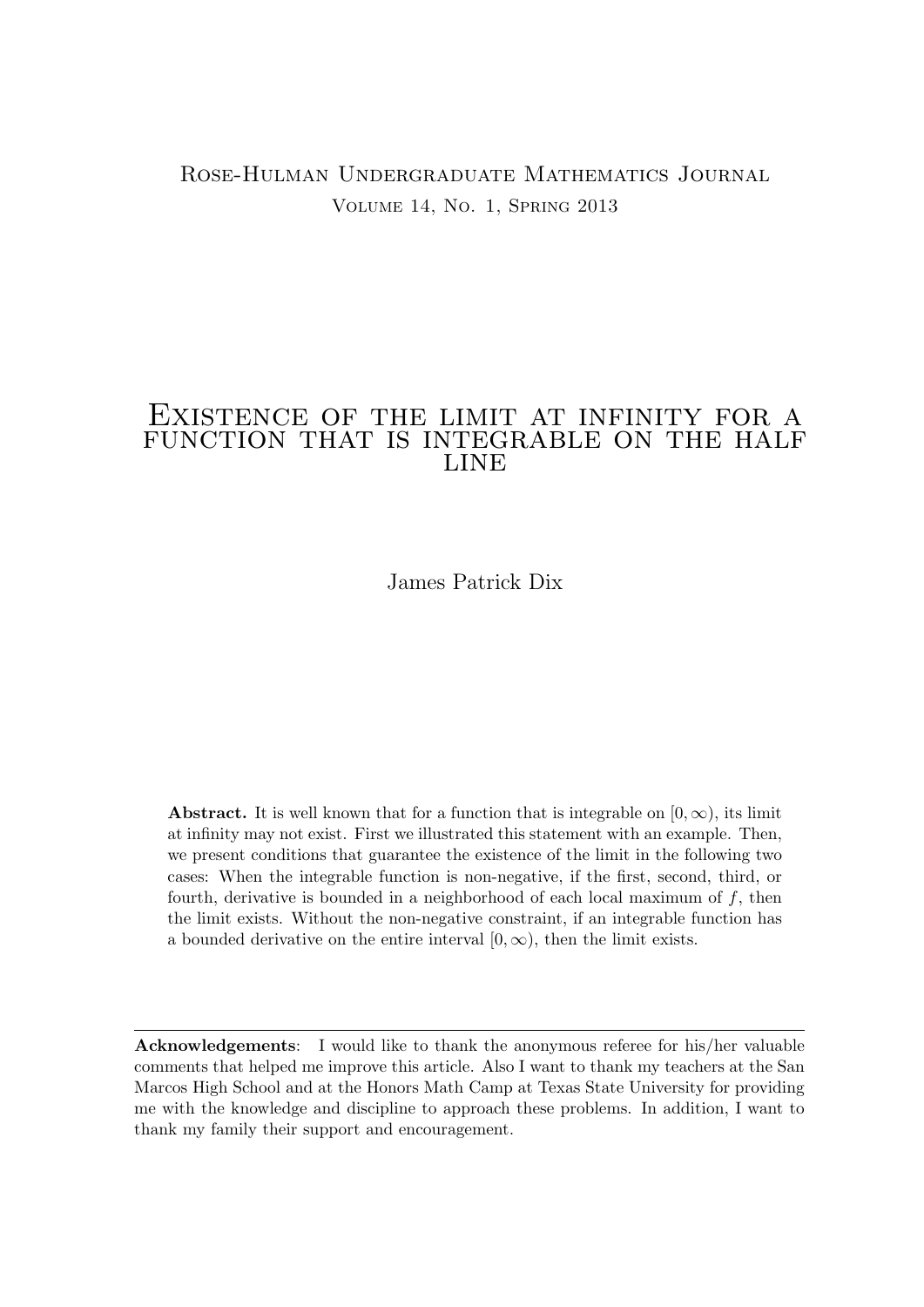### 1 Introduction

As a motivation for this article, we consider the rate of consumption of a non-renewable resource of which only a finite amount is available. Let  $f$  be consumption rate. Then the amount consumed of the resource from time zero to time t is represented by  $\int_0^t f(s) ds$ . Since only a finite amount of the resource is available, we have the condition

$$
\int_0^\infty f(t) dt = A \quad (A \neq \pm \infty), \tag{1.1}
$$

which is the main assumption in this work. Does the consumption rate approach a constant (maybe zero) as t approaches infinity? Under what conditions does this limit exist?

Another motivation for our research is considering a continuous probability distribution function defined on the interval  $[0, \infty)$ , and with finite mean. What is the long time behavior of the probability distribution function?

The discrete version of (1.1) corresponds to a convergent series  $\sum_{n=0}^{\infty} a_n < \infty$ ; in which case the terms  $a_n$  must approach zero as n approaches infinity. However, assumption  $(1.1)$ does not guarantee the existence of  $\lim_{t\to\infty} f(t)$ , as shown in the following example.



Figure 1: The integral is finite, but  $\lim_{t\to\infty} f(t)$  does not exist

**Example 1.1.** Let  $f(t)$  be the function plotted in Figure 1. Note that  $\int_0^{\infty} \sum_{k=1}^{\infty} 1/k^2 < \infty$  [2, Theorem 9.11]. Therefore, condition (1.1) is satisfied. Ho **cample 1.1.** Let  $f(t)$  be the function plotted in Figure 1. Note that  $\int_0^{\infty} f(s) ds =$ <br> $\sum_{k=1}^{\infty} 1/k^2 < \infty$  [2, Theorem 9.11]. Therefore, condition (1.1) is satisfied. However, the function  $f(t)$  oscillates without approaching any number as t approaches infinity; thus  $\lim_{t\to\infty} f(t)$  does not exist. Recall that a function has limit at infinity if and only if its limit superior and its limit inferior are equal [1, Theorem 6.3d]. These two limits are defined as follows:

$$
\limsup_{t \to \infty} f(t) = \lim_{t \to \infty} \sup \{ u(s) : s \ge t \}, \quad \liminf_{t \to \infty} f(t) = \lim_{t \to \infty} \inf \{ u(s) : s \ge t \}.
$$

In this example,  $\limsup_{t\to\infty} f(t) = 10$  and  $\liminf_{t\to\infty} f(t) = 0$ . Thus  $\lim_{t\to\infty} f(t)$  does not exist.

We did not find any references for the existence of this limit; so made our goal to find conditions for the existence of  $\lim_{t\to\infty} f(t)$ . Our main tools are standard calculus results.

A trivial way to guarantee the existence of  $\lim_{t\to\infty} f(t)$  is by assuming that f is monotone. In this case f is of a constant sign on an interval  $[t_0, \infty)$ . If f is positive, then for satisfying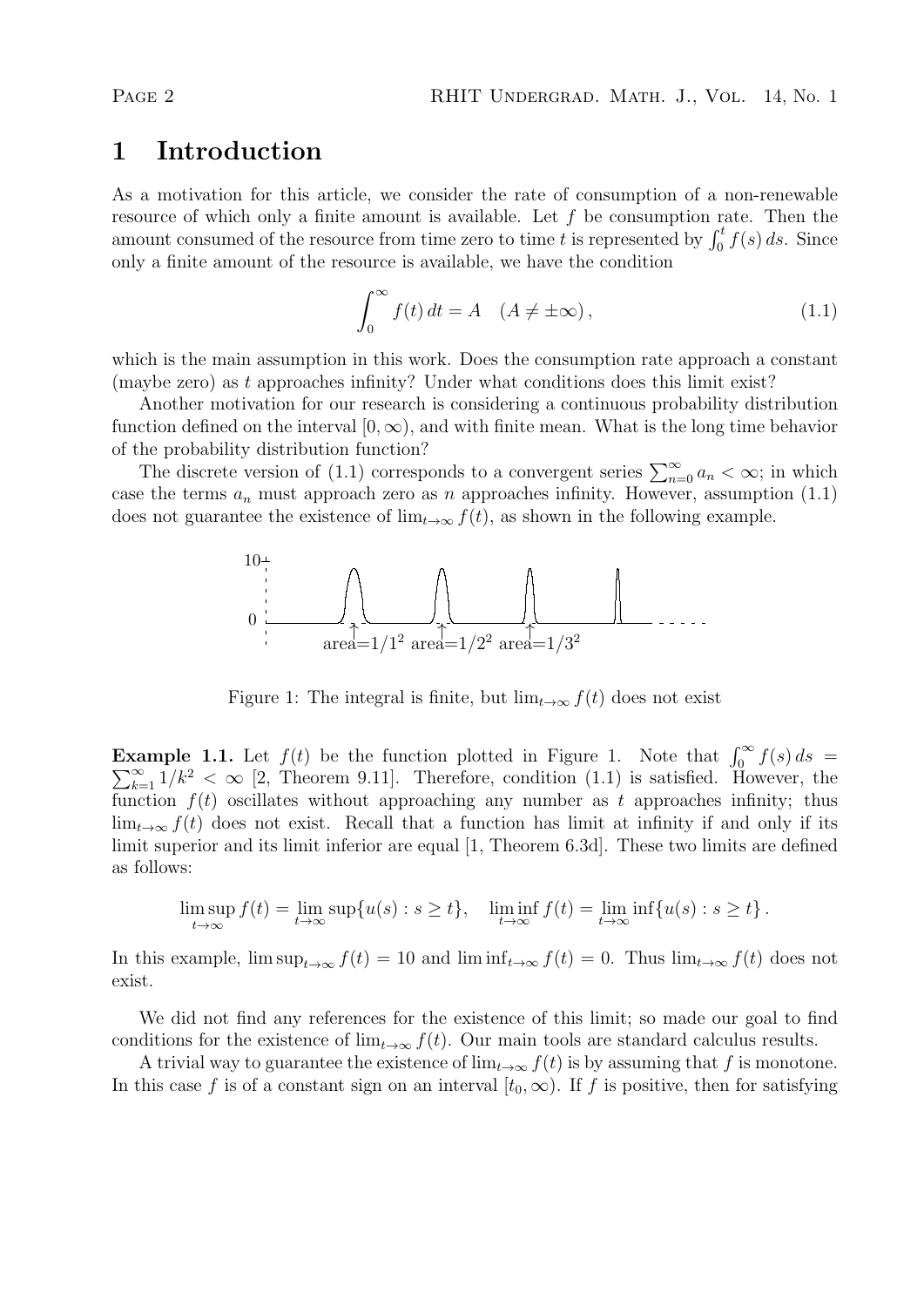(1.1), f must be non-increasing and  $\lim_{t\to\infty} f(t) = 0$ . If f is negative, then for satisfying (1.1), f must be non-decreasing and  $\lim_{t\to\infty} f(t) = 0$ . If f is identically zero, its limit is zero.

Furthermore, monotonicity of  $f$  is implied by a higher-order derivative being of constant sign on an infinite interval. Assume that the *n*th derivative is of constant sign on an interval  $[t_n,\infty)$ . Then the  $(n-1)$ th derivative is monotone and of constant sign on some interval  $[t_{n-1},\infty)$ . Then we show that the  $(n-2)$ th derivative is monotone and of constant sign on some interval  $[t_{n-2}, \infty)$ . By repeating this process, show that f is monotone on some interval  $[t_0,\infty)$ .

However, we want to find conditions weaker than the ones above. The existence of the limit of f is established for the following two cases: When f is non-negative, if the first, second, third, or forth derivative is bounded, by the same constant on neighborhoods of all points of relative maximum of f, then  $\lim_{t\to\infty} f(t)$  exists; see Theorems 2.3, 2.4, 2.5, and 2.7. When f is allowed to have negative values, if any derivative is bounded on  $[0, \infty)$ , then  $\lim_{t\to\infty} f(t)$  exists; see Theorem 2.9 and Corollary 2.11.

To address probability distribution functions whose mean is finite, we present Corollary 2.12.

### 2 Results

The following lemmas will be used in proving our main results.

**Lemma 2.1.** Let f be continuous on  $[0, \infty)$ , and  $\liminf_{t\to\infty} f(t) \neq \limsup_{t\to\infty} f(t)$ . Then there exists a constant  $\alpha$ , satisfying  $\liminf_{t\to\infty} f(t) < \alpha < \limsup_{t\to\infty} f(t)$ , such that for every  $\beta > 0$ , we can define a sequence of relative maxima  $\{f(t_k)\}\$  such that

$$
f(t_k) > \alpha, \quad t_{k+1} > t_k + \beta \quad \text{for } k = 1, 2, \dots.
$$

Proof. Since the limit superior and the limit inferior are real numbers, not equal to each other, there exists a constant  $\alpha$  such that

$$
\liminf_{t\to\infty}f(t)<\alpha<\limsup_{t\to\infty}f(t)\,.
$$

From the definition of limit superior, there exists a sequence of values of  $f(t)$  approaching the limit superior, and another sequence of values of  $f(t)$  approaching the limit inferior. Recursively, we define the infinite sequences  $\{v_i\}$  and  $\{w_i\}$  such that  $v_1 < w_1 < v_2 < w_2 <$  $\cdots \rightarrow +\infty$ , with  $f(v_k) > \alpha$  and  $f(w_k) < \alpha$ .

Since f is continuous on each closed interval  $[w_k, w_{k+1}]$ , by the extreme value theorem [2, Theorem 3.1, f assumes its maximum at some value  $t_k \in (w_k, w_{k+1})$  and

$$
f(t_k) \ge f(v_k) > \alpha.
$$

Note that  $\lim_{k\to\infty} t_k = \infty$ . Then we define a subsequence, also denoted by  $\{t_k\}$ , such that

$$
t_{k+1} > t_k + \beta \quad \forall k.
$$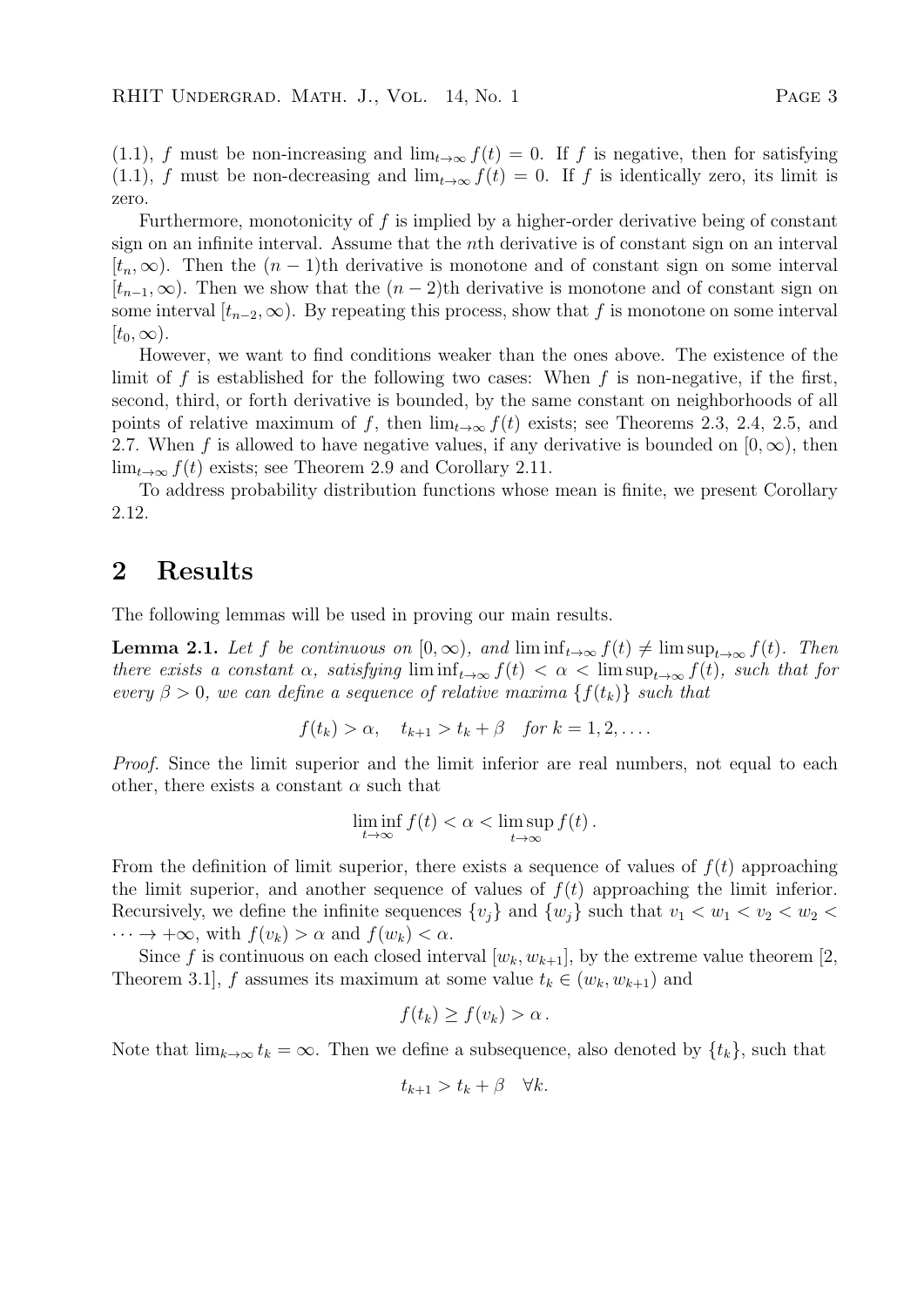This completes the proof.

**Lemma 2.2.** Let  $f(t)$  be a continuous function for  $t \geq 0$ , that has a local maximum at value  $t_0 > 0$ . Then the following items hold:

- (1) If  $f'(t_0)$  is defined, then  $f'(t_0) = 0$ ;
- (2) If  $f''(t_0)$  is defined and  $f''$  is continuous on an interval  $[t_k, t_k + \lambda)$  or  $(t_k \lambda, t_k]$ , with  $\lambda > 0$ , then  $f''(t_0) \leq 0$ ;
- (3) If  $f'''(t_0)$  is defined, then there is no information on the sign of  $f'''(t_0)$ ; it can be positive, negative, or zero.

Proof. Statement (1) follows from [2, Theorem 3.2].

Statement (2) is proven by contradiction. Suppose that  $f''(t_0) > 0$ . Then by continuity,  $f''$  is positive on an interval containing  $t_k$ ; therefore, f is concave up on this interval, which contradicts  $f(t_k)$  being a local maximum.

Statement (3) is illustrated with examples:  $f_1(t) = \frac{1}{3}t^3 - \frac{3}{2}$  $\frac{3}{2}t^2 + 2t$  has a local maximum at  $t_0 = 1$  and  $f'''(1) = 2$ .  $f_2(t) = -\frac{1}{3}$  $\frac{1}{3}t^3 + \frac{3}{2}$  $\frac{3}{2}t^2 - 2t$  has a local maximum at  $t_0 = 2$  and  $f'''(2) = -2.$   $f_2(t) = -(t-1)^2$  has a local maximum at  $t_0 = 1$  and  $f'''(2) = 0$ .

**Theorem 2.3.** Assume that  $f(t)$  is a continuous and non-negative function satisfying  $(1.1)$ . Also assume that there exist positive constants M and  $\lambda$  such that at each local maximum  $f(t_k)$ , f is continuous on  $[t_k, t_k + \lambda]$  and differentiable on  $(t_k, t_k + \lambda)$  satisfying  $|f'(t)| \leq M$ on  $(t_k, t_k + \lambda)$ . Then  $\lim_{t\to\infty} f(t)$  exists.

*Proof.* By contradiction assume that  $\lim_{t\to\infty} f(t)$  does not exist and show the integral in  $(1.1)$  approaches  $+\infty$ .

Since  $f \geq 0$ , by Lemma 2.1, there exists  $\alpha > 0$  and a sequence of local maxima  $\{f(t_k)\}\$ satisfying

$$
f(t_k) > \alpha
$$
,  $t_{k+1} > t_k + \beta$ , with  $\beta = \min\{\lambda, \alpha/M\}$ .

At each  $t_k$ , we draw a right triangle with vertices at  $(t_k, 0)$ ,  $(t_k, \alpha)$  and  $(t_k, t_k + \beta)$ ; see Figure 2.



Figure 2: Sequence of local maxima with triangles below

Note that the definition of  $\beta$  does not allow the triangles to overlap, and each triangle has area  $\alpha\beta/2$ . If the graph of  $f(t)$  stays above the hypotenuse of each triangle, then

$$
\int_0^\infty f(t) \, dt \ge \sum_{k=1}^\infty \frac{\alpha \beta}{2} = \infty
$$

 $\Box$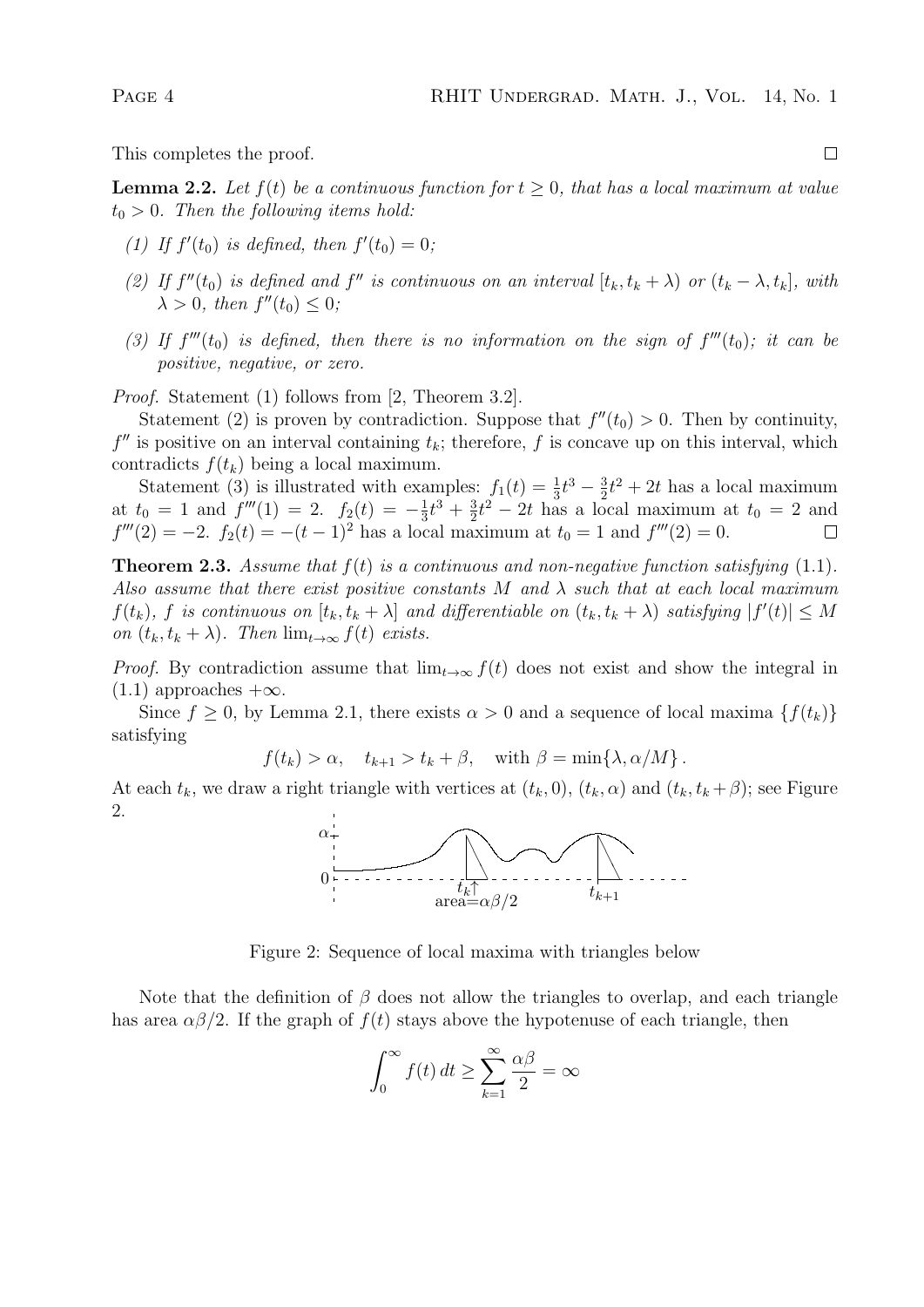which will complete the proof.

Next we prove that the graph of  $f(t)$  stays above the hypotenuse. Note that each hypotenuse has slope with absolute value greater than of equal to M. Since  $f(t_k) > \alpha$ , if there is a point t, in the base of the triangle, such that  $f(t)$  is below or on the hypotenuse, by the Mean Value Theorem there is a point s between  $t_k$  and t, where  $|f'(s)| > M$ . This contradicts the assumption that  $|f'(s)| \leq M$ ; therefore  $f(t)$  stays above the hypothenuse. This completes the proof.  $\Box$ 

**Theorem 2.4.** Assume that  $f(t)$  is a continuous and non-negative function satisfying  $(1.1)$ . Also assume that there exist positive constants M and  $\lambda$  such that at each local maximum  $f(t_k)$ , the functions f and f' are continuous on  $[t_k, t_k + \lambda]$ , and f' is differentiable on  $(t_k, t_k + \lambda)$  $\lambda$ ) satisfying  $|f''(t)| \leq M$  on  $(t_k, t_k + \lambda)$ . Then  $\lim_{t \to \infty} f(t)$  exists.

*Proof.* By contradiction assume that  $\lim_{t\to\infty} f(t)$  does not exist and show the integral in  $(1.1)$  approaches  $+\infty$ .

Since  $f(t) \geq 0$ , by Lemma 2.1, there exists  $\alpha > 0$  and a sequence of local maxima  $\{f(t_k)\}\$ satisfying



Figure 3: Sequence of local maxima with parabolas

Below each local maximum  $(t_k, f(t_k))$ , we draw the right branch of the parabola  $g(t)$  $\alpha - \alpha(t - t_k)^2/\beta^2$ , with vertex at  $(t_k, \alpha)$ ; see Figure 3. By integrating  $g(t)$ , from  $t_k$  to  $t_k + \beta$ , we obtain that the area of the "right lobe" of the parabola has value  $2\alpha\beta/3$ . The definition of β assures that the right lobes of the parabolas do not overlap. If the graph of  $f(t)$  stays above the parabola, then

$$
\int_0^\infty f(t) \, dt \ge \sum_{k=1}^\infty \frac{2\alpha\beta}{3} = \infty,
$$

which will complete the proof.

Next we prove that the graph of  $f(t)$  stays above the right lobe the parabola. Recall that  $f(t_k) > \alpha$ ,  $f'(t_k) = 0$  (because  $f(t_k)$  is a local maximum), and  $|f''(t)| \leq M$ . By the Taylor theorem for  $f(t)$  at the point  $t_k$  with  $t_k < t < t_k + \lambda$ , there is a point  $c, t_k < c < t$ , such that

$$
f(t) = f(t_k) + f'(t_k)(t - t_k) + f''(c)\frac{(t - t_k)^2}{2}
$$
  
>  $\alpha + 0 - M\frac{(t - t_k)^2}{2} \ge \alpha - \frac{\alpha(t - t_k)^2}{\beta^2} = g(t),$ 

which is the parabola defined above. This completes the proof.

 $\Box$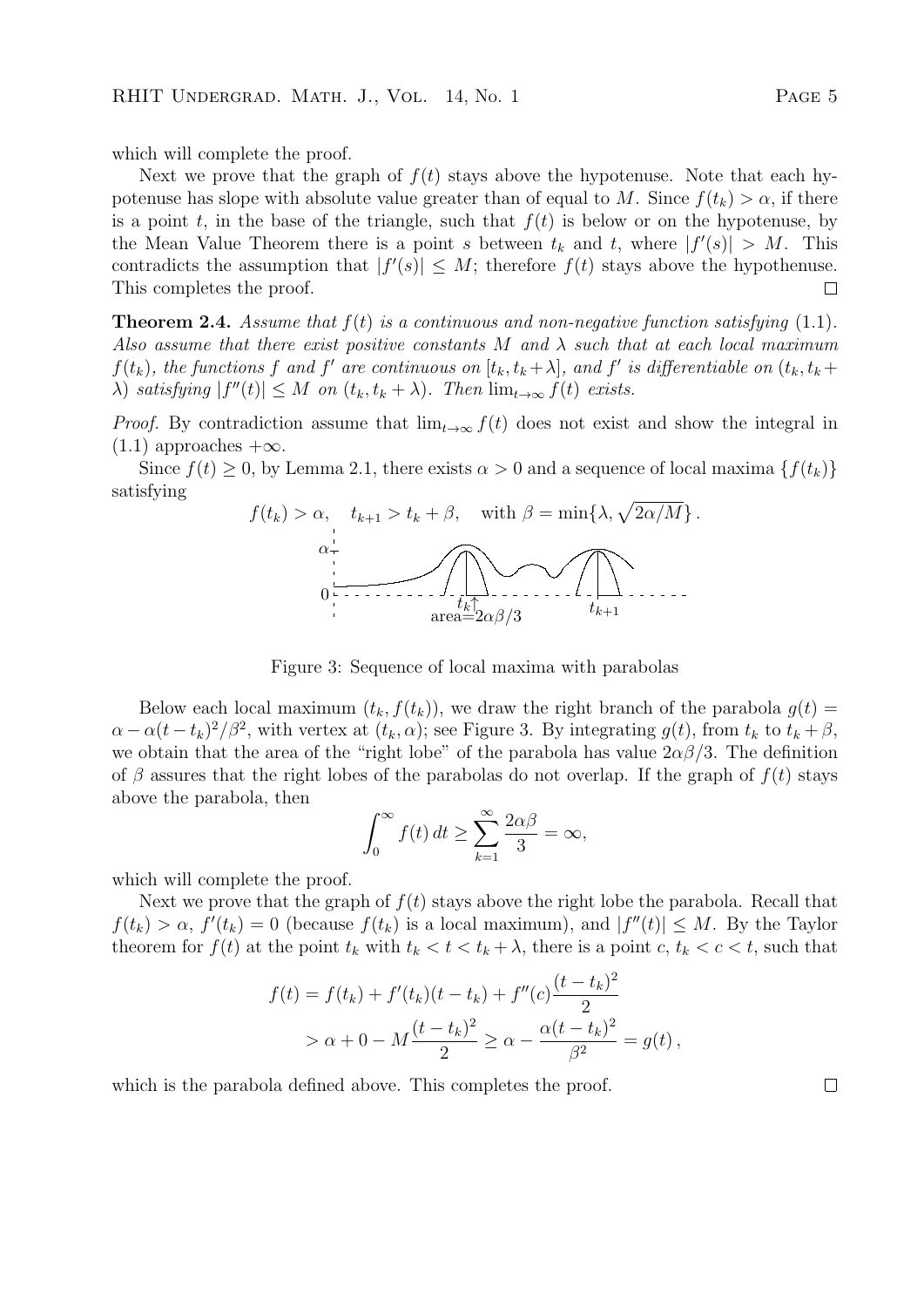**Theorem 2.5.** Assume that  $f(t)$  is a continuous and non-negative function satisfying  $(1.1)$ . Also assume that there exist positive constants M and  $\lambda$  such that at each local maximum  $f(t_k)$ , the functions f, f' and f'' are continuous on  $[t_k, t_k + \lambda]$ , and f'' is differentiable on  $(t_k, t_k + \lambda)$  satisfying  $|f'''(t)| \leq M$  on  $(t_k, t_k + \lambda)$ . Then  $\lim_{t \to \infty} f(t)$  exists.

*Proof.* By contradiction assume that  $\lim_{t\to\infty} f(t)$  does not exist and show that the integral in (1.1) approaches  $+\infty$ .

Since  $f(t) \geq 0$ , by Lemma 2.1, there exists  $\alpha > 0$  and a sequence of local maxima  $\{f(t_k)\}$ satisfying

$$
f(t_k) > \alpha, \quad t_{k+1} > t_k + \lambda.
$$

Note that by Lemma 2.2,  $f'(t_k) = 0$  and  $f''(t_k) \leq 0$ . We consider the only two possible cases for the sequence  $\{f''(t_k)\}_{k=1}^{\infty}$ .

**Case 1:** The sequence  $\{f''(t_k)\}_{k=1}^{\infty}$  is bounded below by a constant  $-\gamma$ . Then for  $t_k$  <  $c < t_k + \lambda$ , and using the bound M, we have

$$
|f''(c)| = |f''(t_k) + \int_{t_k}^c f'''(s) ds| \leq \gamma + M(c - t_k) \leq \gamma + \lambda M.
$$

By the Taylor theorem for f at  $t_k$  with  $t_k < t < t_k + \lambda$ , there is value c with  $t_k < c < t$  such that

$$
f(t) = f(t_k) + f'(t_k)(t - t_k) + f''(c)\frac{(t - t_k)^2}{2} > \alpha + 0 - (\gamma + \lambda M)\frac{(t - t_k)^2}{2}.
$$

When we restrict t to satisfy  $|t - t_k| < \lambda$  and  $(\gamma + \lambda M)(t - t_k)^2/2 \leq \alpha/2$ , we have that  $f(t) > \alpha/2$  on infinitely many disjoint intervals of the form  $[t_k, t_k + \min{\lambda, \sqrt{\alpha/(\gamma + M)}}]$ . Then it follows that

$$
\int_0^\infty f(t) = \infty.
$$

This completes the proof for case 1.

**Case 2:** The sequence  $\{f''(t_k)\}_{k=1}^{\infty}$  is unbounded below. Then there are infinitely many k's such that  $f''(t_k) < -\lambda M$ . Let  $[t_k^*, t_k^{**}]$  be the largest interval containing  $t_k$  such that  $f''(t) \leq 0$  on this interval.

Claim:  $t_k^{**} - t_k \geq \lambda$ . On the contrary suppose that  $t_k^{**} - t_k < \lambda$ , then  $|f'''(t)| \leq M$  on  $[t_k, t_k^{**}]$ . Recall that  $f''(t_k) < -\lambda M_3$  and  $f''(t_k^{**}) = 0$ . An application of the mean value theorem yields a value  $c \in (t_k, t_k^{**})$  such that  $|f'''(c)| > M$ . This contradiction proves the claim.

From this claim, the graph of f is concave down on the interval  $[t_k, t_k^{**}]$ . Then the line that connects  $(t_k, f(t_k))$  and  $(t_k + \lambda, f(t_k + \lambda))$  lies under the graph of f, so the area under the graph of  $f$  and under the straight line satisfy

$$
\int_{t_k}^{t_k+\lambda} f(t) dt \ge \frac{f(t_k) + f(t_k+\lambda)}{2} \lambda > \frac{0+\alpha}{2} \lambda.
$$

The second inequality holds because  $f(t_k + \lambda) \geq 0$  and  $f(t_k) > \alpha$ .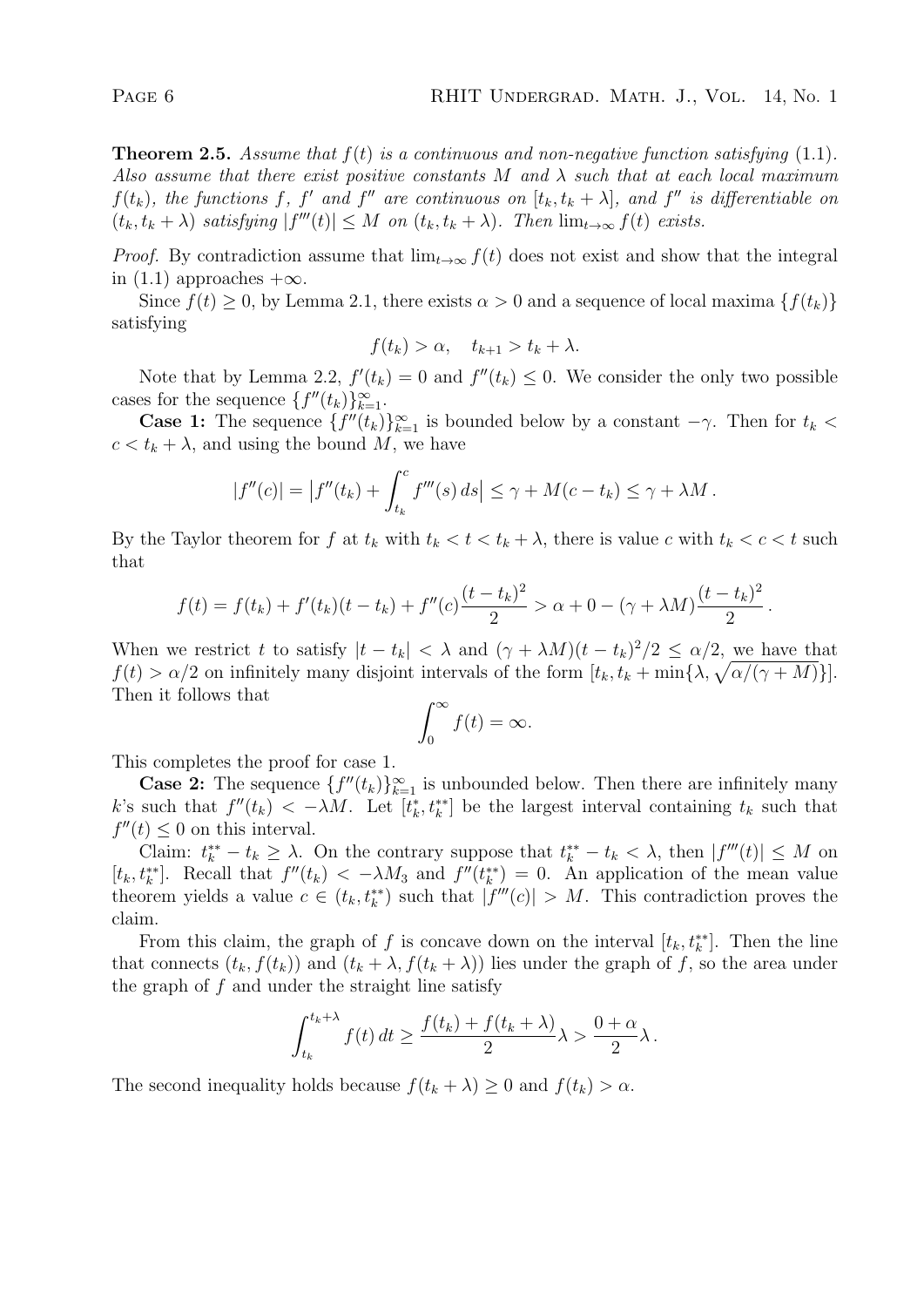Since  $t_k + \lambda < t_{k+1}$ , there are infinitely many disjoint intervals, of length  $\lambda$ , where the above estimate holds. It follows that  $\int_0^\infty f(t) = \infty$ . This proves case 2 and completes the proof.  $\Box$ 

**Remark 2.6.** The assumptions for Theorems 2.3–2.5 are stated on "right" intervals  $[t_k, t_k +$ λ. However, we can reach the same conclusion using "left" intervals  $[t_k - \lambda, t_k]$ , or a combination of these two types of intervals.

In the next theorem, we do not have this choice because the third derivative is required to be bounded on both sides of  $t_k$ .

**Theorem 2.7.** Assume that  $f(t)$  is a continuous and non-negative function satisfying  $(1.1)$ . Also assume that there exist positive constants M and  $\lambda$  such that at each local maximum  $f(t_k)$ , the functions f, f', f'' and f''' are continuous on  $[t_k-\lambda, t_k+\lambda]$ , and f''' is differentiable on  $(t_k - \lambda, t_k + \lambda)$  satisfying  $|f^{(4)}(t)| \leq M$  on  $(t_k - \lambda, t_k + \lambda)$ . Then  $\lim_{t \to \infty} f(t)$  exists.

*Proof.* By contradiction assume that  $\lim_{t\to\infty} f(t)$  does not exist and show that the integral in  $(1.1)$  approaches  $+\infty$ .

By Lemma 2.1, there exists  $\alpha > 0$  and a sequence of local maxima  $\{f(t_k)\}\$  satisfying

$$
f(t_k) > \alpha, \quad t_{k+1} > t_k + \lambda.
$$

By Lemma 2.2, for all k:  $f'(t_k) = 0$  and  $f''(t_k) \leq 0$ . Let  $[t_k^*, t_k^{**}]$  be the largest interval containing  $t_k$  such that  $f''(t) \leq 0$  on this interval. We consider the two possible cases for the lengths of these intervals.

**Case 1:**  $\lim_{k\to\infty} t_k^{**} - t_k^* = 0$ . From the definition of limit, there exists an index  $k_0$  such that  $0 \leq t_k^{**} - t_k^* < \lambda$  for all  $k \geq k_0$ ; thus  $[t_k^*, t_k^{**}] \subset [t_k - \lambda, t_k + \lambda]$ .

Claim:  $\lim_{k\to\infty} f''(t_k) = 0$ . Note that  $f''(t_k^*) = f''(t_k^{**}) = 0$  and  $f''$  is continuous on  $[t_k^*, t_k^{*}]$ . By the extreme value theorem, f'' attains its minimum at some point  $c_k \in (t_k^*, t_k^{**})$ . Then  $f''(c_k) \leq f''(t_k)$ . Using that  $f'''(c_k) = 0$  and the bound M, for  $t \in [t_k - \lambda, t_k + \lambda]$ , we have

$$
f'''(t) = f'''(c_k) + \int_{c_k}^t f^{(4)}(s) \, ds \le M|t - c_k| \le 2\lambda M.
$$

Thus the graph of  $f''$  intersects the t-axis at  $t_k^*$  and at  $t_k^{**}$ , and has slope bounded by  $2\lambda M$ . By the fundamental theorem of calculus,

$$
|f''(t_k^{**}) - f''(c_k)| = \Big| \int_{c_k}^{t_k^{**}} f'''(t) \, dt \Big| \le \int_{c_k}^{t_k^{**}} |f'''(t)| \, dt \le 2\lambda M (t_k^{**} - c_k),
$$

and similarly,

$$
|f''(c_k) - f''(t_k^*)| \le 2\lambda M (c_k - t_k^*)
$$

Therefore,

$$
-2\lambda M(t_k^{**} - c_k) \le f''(t_k^{**}) - f''(c_k) \le 2\lambda M(t_k^{**} - c_k),
$$
  

$$
-2\lambda M(c_k - t_k^{*}) \le f''(c_k) - f''(t_k^{*}) \le 2\lambda M(c_k - t_k^{*}).
$$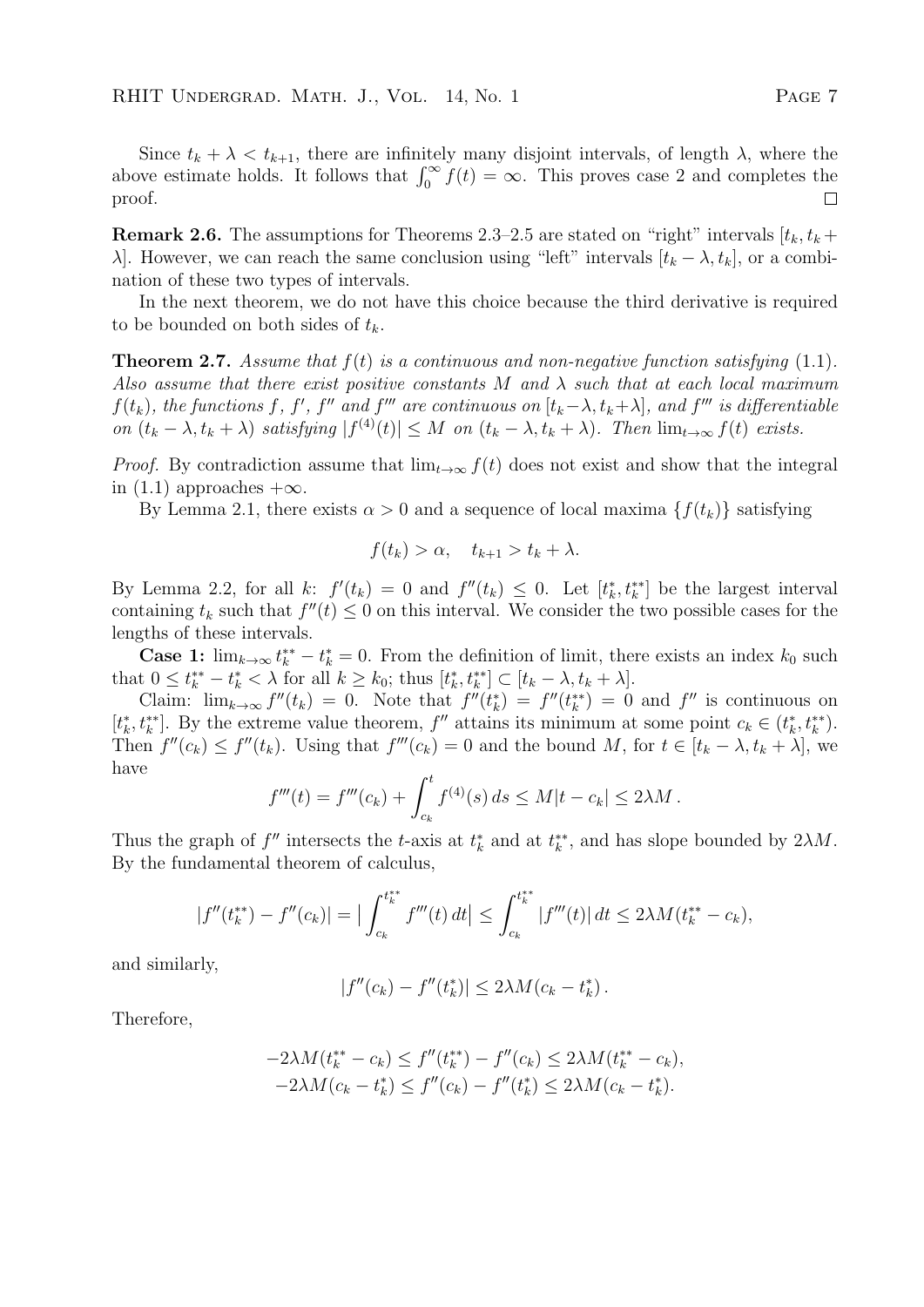Since  $f''(t_k^{**}) = f''(t_k^{*}) = 0$ , it follows that  $|f''(c_k)| \leq 2\lambda M(t_k^{**} - t_k^{*})$ . Then the inequality  $f''(c_k) \le f''(t_k) \le 0$  implies  $\lim_{k \to \infty} f''(t_k) = 0$ , which proves the claim.

From this claim, for each  $\beta > 0$ , there exists an index  $k_0$  such that  $|f''(t_k)| \leq \beta$  for all  $k \geq k_0$ . By the Taylor theorem, for f at  $t_k$  with  $t_k - \lambda < t < t_k + \lambda$ , we have

$$
f(t) = f(t_k) + f'(t_k)(t - t_k) + f''(t_k)\frac{(t - t_k)^2}{2} + f'''(c)\frac{(t - t_k)^3}{6}
$$
  
>  $\alpha + 0 - \beta \frac{|t - t_k|^2}{2} - 2\lambda M \frac{|t - t_k|^3}{6}$ .

By restricting t to satisfy  $|t-t_k| < \lambda$ ,  $\beta |t-t_k|^2/2 \le \alpha/3$  and  $2\lambda M|t-t_k|^3/6 \le \alpha/3$ , we have that  $f(t) > \alpha/3$  on infinitely many intervals, each one of length  $\min\{\lambda, \sqrt{2\alpha/(3\beta)}, \sqrt[3]{3\alpha/(2\lambda M)}\}.$ Since these intervals are disjoint, it follows that  $\int_0^\infty f(t) = \infty$ . This completes the proof for case 1.

**Case 2:** There exists a positive constant  $\gamma$  such that  $t_k^{**} - t_k^* \geq \gamma$  for infinitely many k's. Then the graph of f is concave down on  $[t_k^*, t_k^{**}]$ . Since  $f(t) \geq 0$  and  $f(t_k) > \alpha$ , the area under the graph can be estimated as

$$
\int_{t_k^*}^{t_k} f(t) dt + \int_{t_k}^{t_k^{**}} f(t) dt
$$
\n
$$
\geq \frac{f(t_k^*) + f(t_k)}{2} (t_k - t_k^*) + \frac{f(t_k^{**}) + f(t_k)}{2} (t_k^{**} - t_k)
$$
\n
$$
> \frac{0 + \alpha}{2} (t_k^{**} - t_k^*) \geq \frac{\alpha \gamma}{2}.
$$

Since intervals  $[t_k^*, t_k^{**}]$  cover a set of intervals whose lengths add up to infinity,  $\int_0^\infty f(t) = \infty$ . This proves case 2. It also completes the proof.  $\Box$ 

Remark 2.8. The above methods for proving Theorems 2.3–2.7 does not seem to work when only the fifth derivative is bounded. However, we are unable to find an example where the fifth derivative is bounded,  $f(t) \geq 0$ , and  $\lim_{t\to\infty} f(t)$  does not exist.

Next we consider a function which may have positive and negative values, however we need to assume differentiability on the entire interval  $[0, \infty)$ .

**Theorem 2.9.** Assume that  $f(t)$  is a differentiable function satisfying  $(1.1)$ , and that there exists a positive constant M such that  $|f'(t)| \leq M$  on for all  $t \geq 0$ . Then  $\lim_{t \to \infty} f(t) = 0$ .

*Proof.* To prove that  $\lim_{t\to\infty} f(t) = 0$ , we show that  $\limsup_{t\to\infty} |f(t)| = 0$ . By contradiction, assume that  $\limsup_{t\to\infty} |f(t)| = \alpha$  for some positive constant  $\alpha$ . Then there exists a sequence  $f(t_k)$  approaching either  $\alpha$  or  $-\alpha$ , and  $\{t_k\} \to \infty$  as  $k \to \infty$ . First assume that  $\lim_{k\to\infty} f(t_k) = \alpha$ . As in Lemma 2.1, we select a subsequence such that  $t_{k+1} \geq t_k + (2\alpha/(3M))$ and

$$
f(t_k) \geq 2\alpha/3, \quad k = 1, 2, \dots.
$$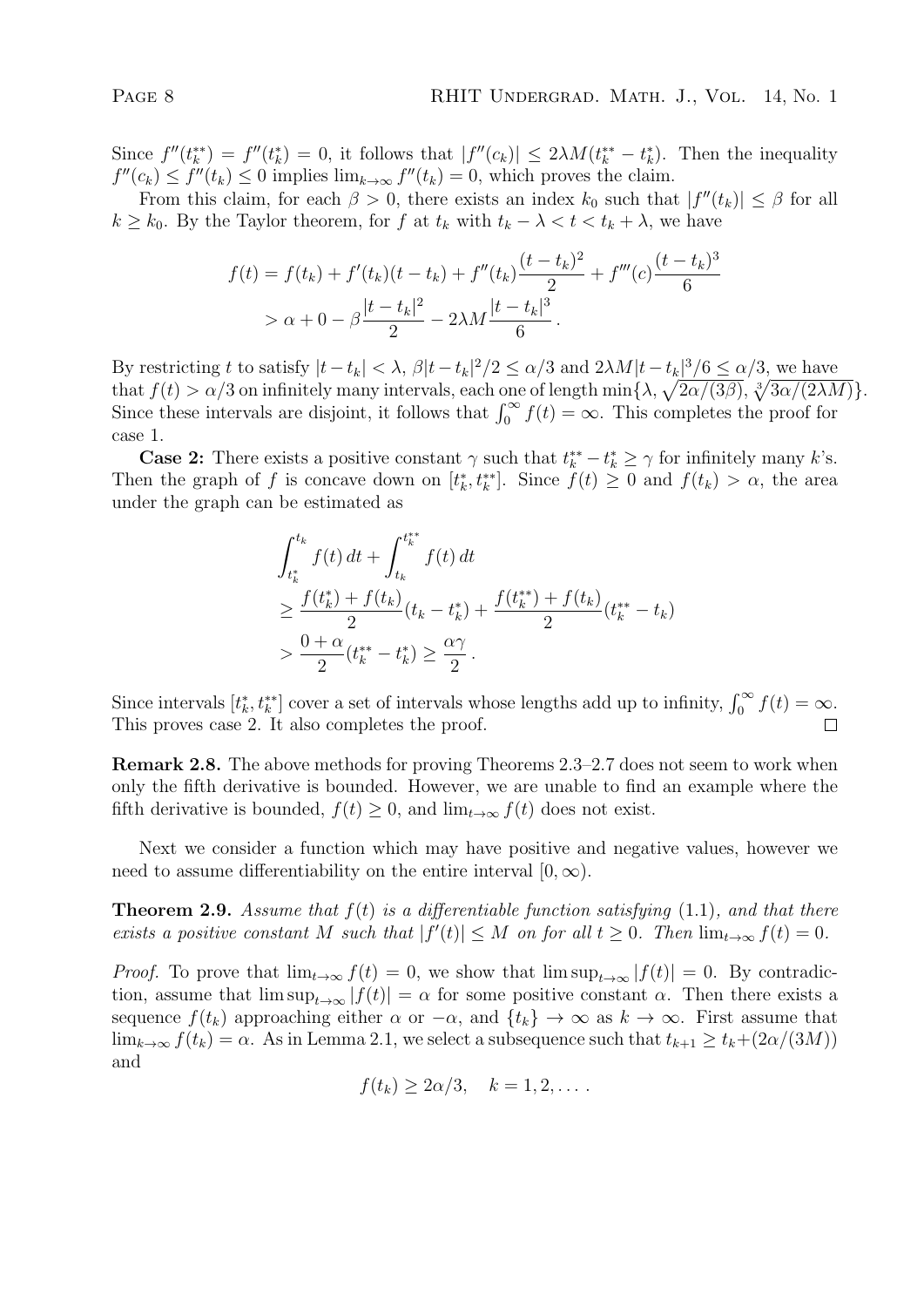The mean value theorem and the assumption  $|f'(s)| \leq M$  guarantee the existence of an interval  $I_1$  with center  $t_1$  and radius  $\alpha/(3M)$  where  $f(t) \ge \alpha/3$ . Similarly, at  $t_2$ , we obtain an interval  $I_2$  with center  $t_2$  and radius  $\alpha/(3M)$  where  $f(t) \ge \alpha/3$ . The same process yields a sequence of non-overlapping intervals  $I_1, I_2, I_3, \ldots$ , each one of length  $2\alpha/(3M)$ . Let  $I_k = [a_k, b_k]$ ; then  $a_k$  and  $b_k$  approach infinity as k approaches infinity. Since  $f(t) \ge \alpha/3$  on  $[a_k, b_k]$ , we have

$$
\left|\int_{a_k}^{b_k} f(t) dt\right| = \int_{a_k}^{b_k} f(t) dt \ge \frac{2\alpha^2}{9M}.
$$

However, from (1.1), for  $2\alpha^2/(9M) > 0$  there exists a value T such that  $a_k, b_k \geq T$  implies

$$
\left|\int_0^{b_k} f(t) dt - \int_0^{a_k} f(t) dt\right| = \left|\int_{a_k}^{b_k} f(t) dt\right| < \frac{2\alpha^2}{9M}.
$$

This contradiction implies  $\alpha = 0$ .

Now assume that  $\lim_{k\to\infty} f(t_k) = -\alpha$  Note that  $\lim_{k\to\infty} (-f(t_k)) = \alpha$ , and that the function  $-f$  satisfies (1.1) with  $-A$  instead of A. Using the first part of this proof, for  $-f$ , we conclude that  $\alpha = 0$ . This completes the proof.  $\Box$ 

**Theorem 2.10.** Assume that  $f(t)$  satisfies (1.1), and has continuous derivatives on  $[0, \infty)$ . If the k-th derivative satisfies  $\sup_{t\geq 0} |f^{(k)}(t)| = \infty$ , then  $\sup_{t\geq 0} |f^{(p)}(t)| = \infty$  for all  $p \geq k$ .

*Proof.* On the contrary suppose that for some integer n,  $\sup_{t\geq 0} |f^{(n)}(t)| = \infty$ , and that for all  $t \geq 0$  there exists a constant M such that  $|f^{(n+1)}(t)| \leq M$ . Then for the value

$$
\alpha = M(2^{n} + 2^{n-1} + \dots + 2^{1} + 2^{0} + 1)
$$

there exists a  $t_1$  such that  $|f^{(n)}(t_1)| \geq \alpha + 1$ . Using that the absolute value of the slope of  $f^{(n)}$  is bounded by M, by the mean value theorem, there exists an interval  $I_n$ , with center  $t_1$  with radius  $\alpha/M$  such that  $|f^{(n)}(t)| \geq 1$  for all  $t \in I_n$ .

On  $I_n$ , the function  $f^{(n-1)}$  is strictly monotonic because the absolute value of its derivative is greater than or equal to 1. Let

$$
\widetilde{I}_n = \{ t \in I_n : |f^{(n-1)}(t)| < 1 \}.
$$

This set can be empty, or an interval of length at most 2, because the absolute value of the slope of  $f^{(n-1)}$  is at least 1.

If the set  $I_n \setminus I_n$  consists of a single subinterval of  $I_n$ , we let  $I_{n-1} = I_n \setminus I_n$ . (In set notation  $A \setminus B$  consists of all the elements that are in A but not in B).

If the set  $I_n \setminus \tilde{I}_n$  consists of two subintervals, we let  $I_{n-1}$  be larger of the two subintervals. In both cases  $I_{n-1} \subset I_n$ , and  $I_{n-1}$  is an interval of length at least  $\frac{1}{2}(\frac{2\alpha}{M}-2)$ .

On  $I_{n-1}$ , the function  $f^{(n-2)}$  is strictly monotonic and the absolute value of its slope is greater than or equal to 1. Let  $I_{n-1} = \{t \in I_{n-1} : |f^{(n-2)}(t)| < 1\}$ . Repeating the above process, we define an interval  $I_{n-2} \subset I_{n-1}$  whose length is at least  $\frac{1}{2}(\frac{1}{2})$  $\frac{1}{2}(\frac{2\alpha}{M}-2)-2).$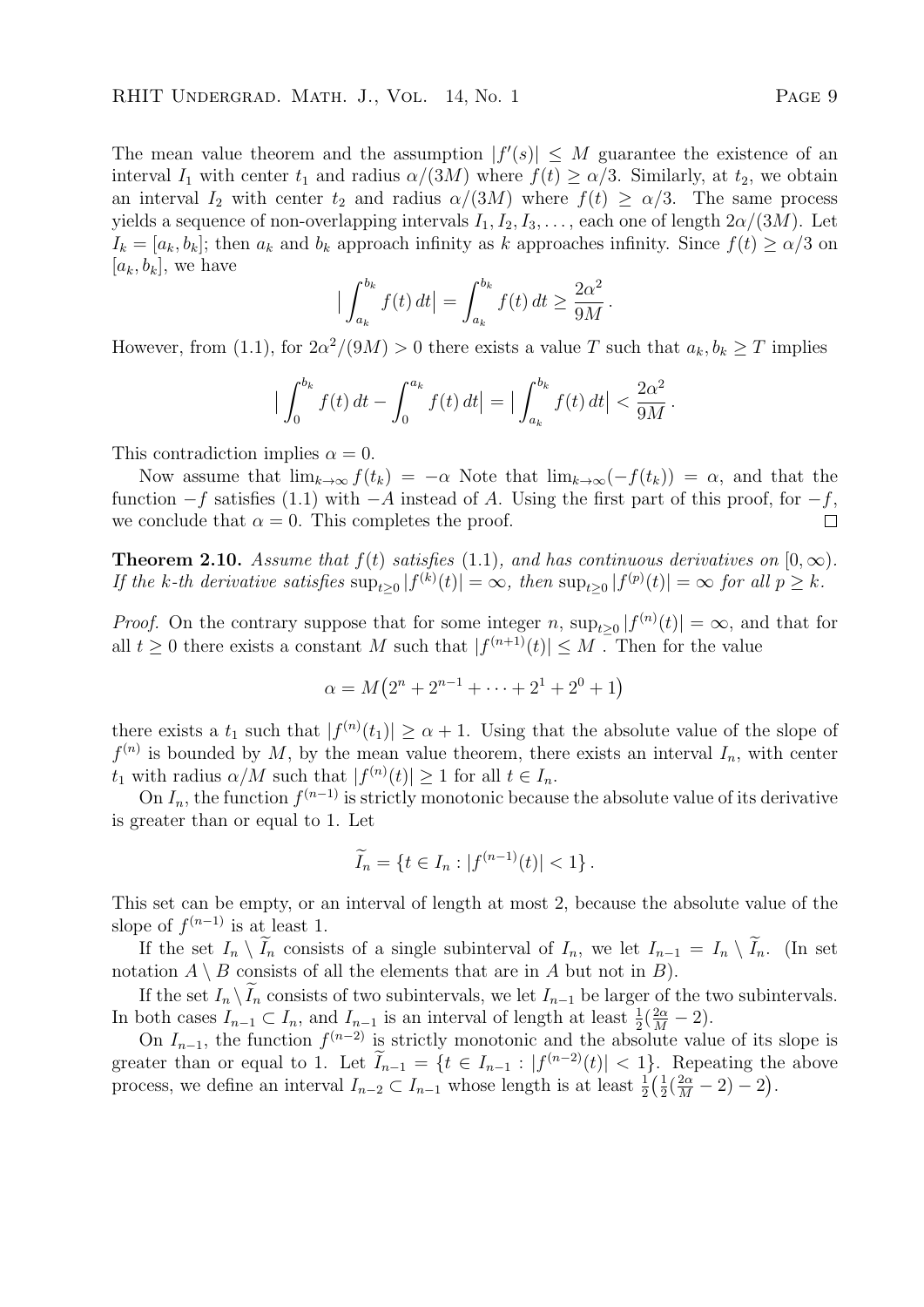$\Box$ 

Repeating this process, n times, we obtain a interval  $I_0$  whose length is at least 2, such that  $|f(t)| \ge 1$  for all  $t \in I_0$ . Let  $[a_1, b_1] = I_0$ .

Since  $f^{(n)}$  is continuous and unbounded on  $[0, \infty)$ , for the same  $\alpha$  defined above, there exists a  $t_2 \ge t_1 + (2\alpha/M)$  such that  $|f^{(n)}(t_2)| \ge \alpha + 1$ . As above we obtain an interval  $[a_2, b_2]$ of length at least 2, such that  $|f(t)| \geq 1$  for all  $t \in [a_2, b_2]$ .

Repeating the above process we obtain a sequence of non-overlapping intervals  $[a_k, b_k]$ , each one of length at least 2. Since  $|f(t)| \geq 1$  and is continuous on  $[a_k, b_k]$ , we have

$$
\left| \int_{a_k}^{b_k} f(t) dt \right| = \int_{a_k}^{b_k} |f(t)| dt \ge 2.
$$

However, from (1.1), for the positive number 2 there exists a value T such that  $a_k, b_k \geq T$ implies

$$
\left|\int_0^{b_k} f(t) dt - \int_0^{a_k} f(t) dt\right| = \left|\int_{a_k}^{b_k} f(t) dt\right| < 2.
$$

This contradiction implies that  $f^{(n+1)}$  can not be bounded. The proof is complete.

As a consequence of Theorems 2.9 and 2.10, we have the following result for functions that may have negative values.

Corollary 2.11. Assume that  $f(t)$  satisfies (1.1), and has continuous derivatives. If the k-th derivative satisfies  $\sup_{t\geq 0} |f^{(n)}(t)| < \infty$ , then  $\sup_{t\geq 0} |f^{(n)}(t)| < \infty$  for all  $k \leq n$ . Furthermore,  $\lim_{t\to\infty} f(t) = 0$ .

We conclude this section by considering a continuous probability distribution function defined on the interval  $[0, \infty)$ , and having finite mean.

Corollary 2.12. Assume that the probability distribution function g is defined on the interval  $[0, \infty)$  and its mean satisfies

$$
\int_0^\infty tg(t)\,dt=\mu<\infty\,.
$$

If for any pair of derivatives  $g^{(n)}$ ,  $g^{(n+1)}$ , we have  $\sup_{t\geq 0} |g^{(n)}(t) + tg^{(n+1)}(t)| < \infty$ , then

$$
\lim_{t \to \infty} t g(t) = 0.
$$

*Proof.* By setting  $f(t) = tg(t)$  in Corollary 2.11, it follows that if for some n,  $\sup_{t\geq 0} |g^{(n)}(t) +$  $|tq^{(n+1)}(t)| < \infty$ . Then  $\lim_{t\to\infty} tq(t) = 0$ .

# References

[1] Watson Fulks; Advanced calculus: An introduction to analysis, John Wiley, New York - London, 1961.